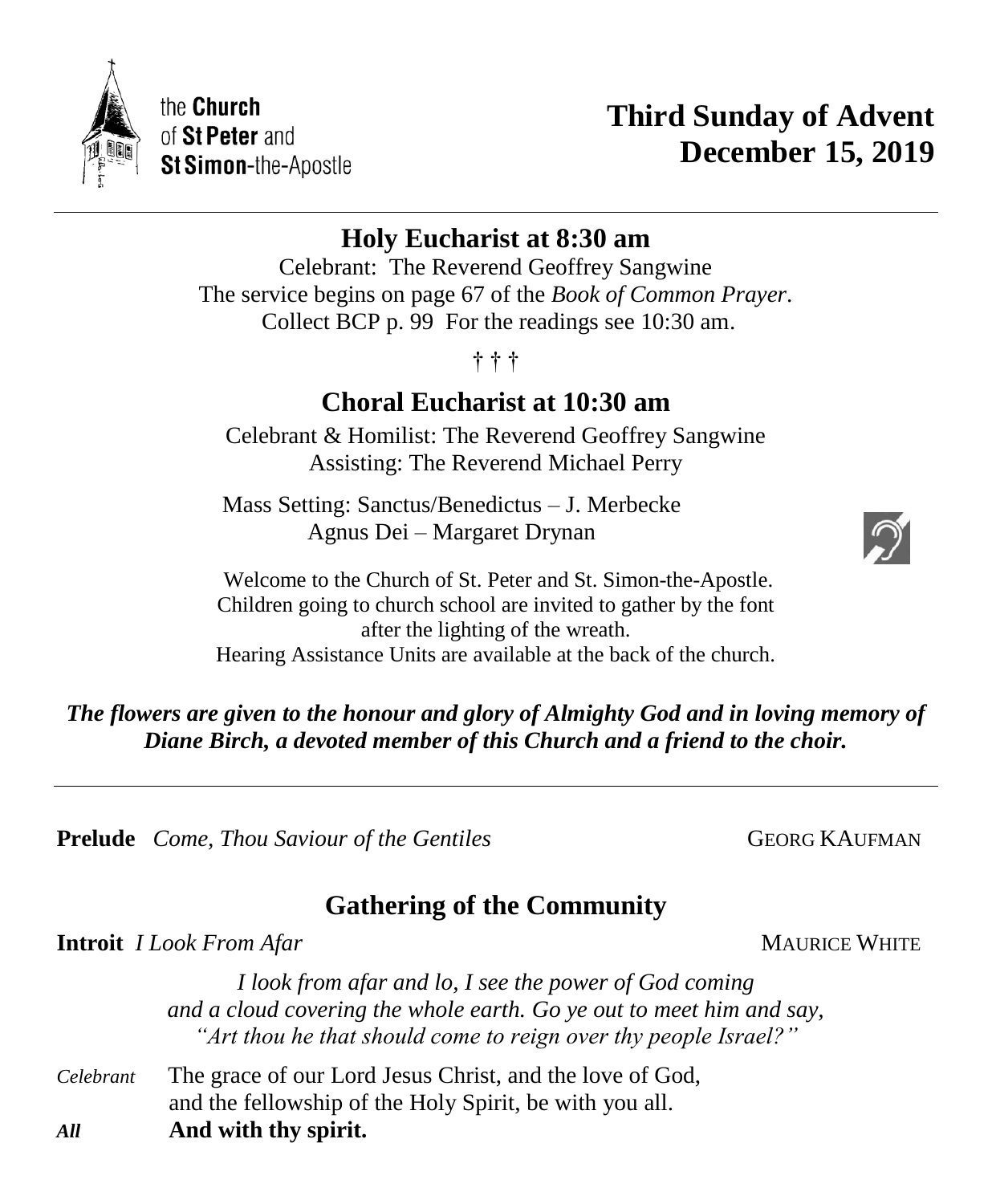# **Lighting of the Advent Wreath**

*Leader* Blessed are you Sovereign Lord, just and true; to you be praise and glory for ever. Your John the Baptist who was a witness to the truth as a true and shining light. May we your servants rejoice in his light, and so be led to witness to him who is the Lord of our coming Kingdom, Jesus our Saviour and King of the ages. *All* **Blessed be God forever.**

*The third candle is lit.*

| Leader<br>All | Arise, Shine for your light is come<br>And the glory of the Lord is risen upon you.                                                                               |  |
|---------------|-------------------------------------------------------------------------------------------------------------------------------------------------------------------|--|
| Leader        | Though night still covers the earth                                                                                                                               |  |
|               | And darkness covers the nations,                                                                                                                                  |  |
| All           | Over you will the Lord arise, over you will his glory appear.                                                                                                     |  |
| Leader        | Grant us Lord to walk in the light of Christ, that like John the Baptist and the<br>prophets of old, we may be found ready and watching on the day of his coming. |  |
| All           | <b>Blessed be God forever and ever. Amen.</b>                                                                                                                     |  |

#### **Hymn 103** On Jordan's Bank **WINCHESTER NEW**

#### **Collect of the Day**

*Celebrant* God of power and mercy, you call us once again to celebrate the coming of your Son. Remove those things which hinder love of you, that when he comes, he may find us waiting in awe and wonder for him who lives and reigns with you and the Holy Spirit, one God, now and for ever. **Amen.**

# **Proclamation of the Word**

## **Old Testament Lesson** *Isaiah 35.1-10* Read by Spencer Higgins

*Reader* The Old Testament Lesson is written in the 35<sup>th</sup> chapter of the book of the Prophet Isaiah, beginning at the  $1<sup>st</sup>$  verse.

The wilderness and the dry land shall be glad, the desert shall rejoice and blossom; like the crocus it shall blossom abundantly, and rejoice with joy and singing. The glory of Lebanon shall be given to it, the majesty of Carmel and Sharon. They shall see the glory of the LORD, the majesty of our God. Strengthen the weak hands, and make firm the feeble knees. Say to those who are of a fearful heart, 'Be strong, do not fear! Here is your God. He will come with vengeance, with terrible recompense. He will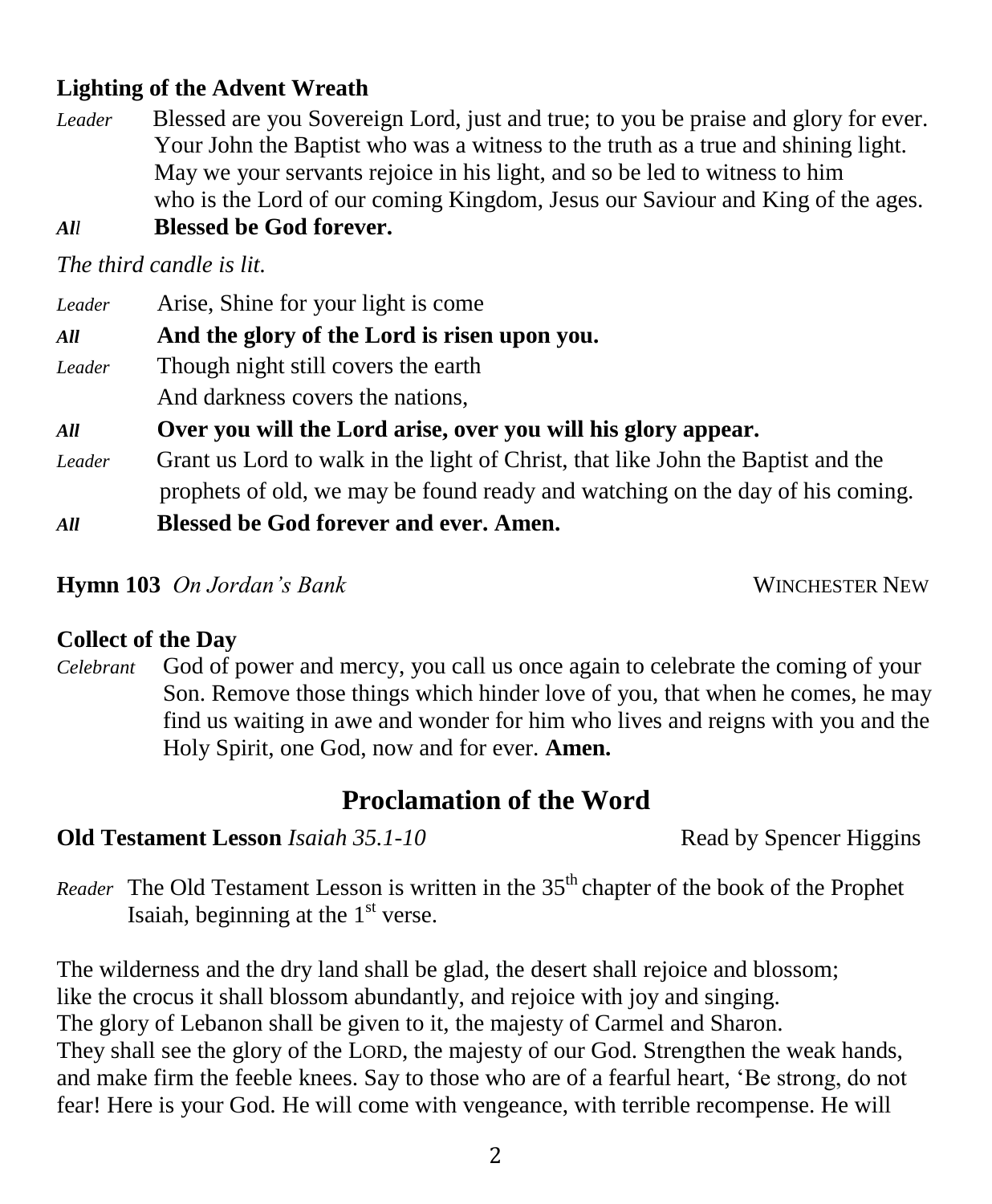come and save you.' Then the eyes of the blind shall be opened, and the ears of the deaf unstopped; then the lame shall leap like a deer, and the tongue of the speechless sing for joy. For waters shall break forth in the wilderness, and streams in the desert; the burning sand shall become a pool, and the thirsty ground springs of water; the haunt of jackals shall become a swamp, the grass shall become reeds and rushes. A highway shall be there, and it shall be called the Holy Way; the unclean shall not travel on it, but it shall be for God's people; no traveller, not even fools, shall go astray. No lion shall be there, nor shall any ravenous beast come up on it; they shall not be found there, but the redeemed shall walk there. And the ransomed of the LORD shall return, and come to Zion with singing; everlasting joy shall be upon their heads; they shall obtain joy and gladness, and sorrow and sighing shall flee away.

*Reader* The word of the Lord. *All* **Thanks be to God.**

# **Psalm 146.4-10**



| Cantor | Blessed is he that hath the God of Jacob for his help, /                                     |  |
|--------|----------------------------------------------------------------------------------------------|--|
|        | and whose hope is <b>in</b> the Lord his God;                                                |  |
| All    | Who made heaven and earth, the sea, and all that therein is; /                               |  |
|        | who keepeth his pro-mise for ever;                                                           |  |
| Cantor | Who helpeth them to right that suffer <b>wrong</b> ; / who feed- <b>eth</b> the hungry.      |  |
| All    | The Lord looseth us out of <b>pri</b> -son: / the Lord giveth <b>sight</b> to the blind.     |  |
| Cantor | The Lord raiseth up them that are <b>fall</b> -en: / the Lord lov- <b>eth</b> the righteous. |  |
| All    | The Lord care th for the strangers; he upholder the fatherless and wi-dow:/                  |  |
|        | as for the way of the ungodly, he turneth it upside down.                                    |  |
| Cantor | The Lord thy God, O Sion, shall be King for ever-more, /                                     |  |
| 4 11 L | and throughout all go negations                                                              |  |

*All* and throughout all **ge**-nerations.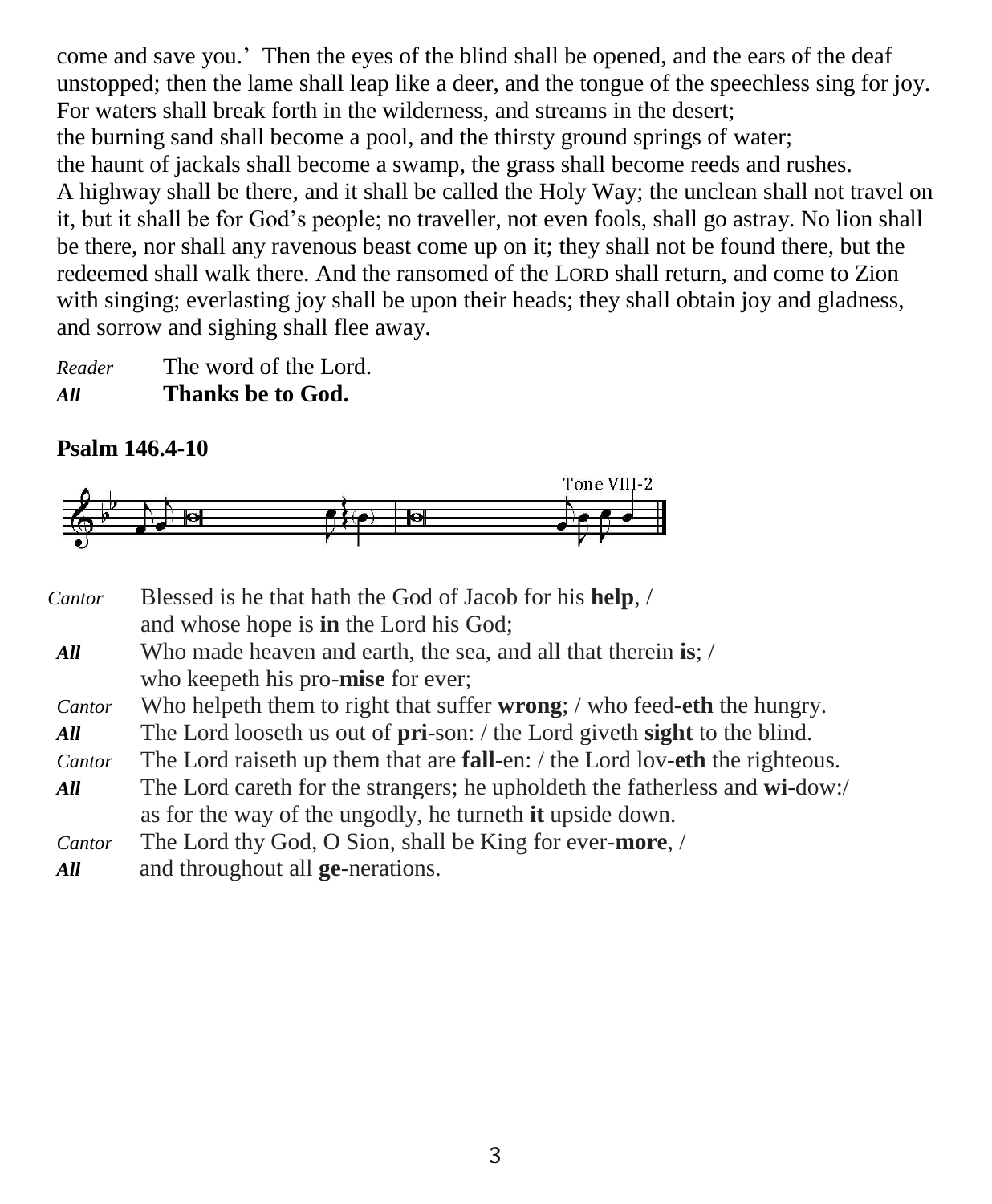*Reader* The Epistle is written in the 5<sup>th</sup> chapter of the letter of James, beginning at the  $7<sup>th</sup>$  verse.

Be patient, therefore, beloved, until the coming of the Lord. The farmer waits for the precious crop from the earth, being patient with it until it receives the early and the late rains. You also must be patient. Strengthen your hearts, for the coming of the Lord is near. Beloved, do not grumble against one another, so that you may not be judged. See, the Judge is standing at the doors! As an example of suffering and patience, beloved, take the prophets who spoke in the name of the Lord.

*Reader* The word of the Lord. *All* **Thanks be to God.**

# **Gradual** *The Advent Prose*



Pour down, O hea-vens, from a - bove, and let the skies rain down right-eous-ness

*Choir* Turn your fierce anger from us, O Lord; and remember not our sins for ever. Your holy cities have become a desert, Zion a wilderness, Jerusalem a desolation; our holy and beautiful house, where our fathers praised you.

# *All Pour down, O heavens…*

- *Choir* We have sinned and become like one who is unclean; we have all withered like a leaf, and our iniquities like the wind have swept us away. You have hidden your face from us; and abandoned us to our iniquities.
- *All Pour down, O heavens…*

# **The Holy Gospel** *Matthew 11.2-11*

*Gospeller* The Lord be with you.

*All* **And with thy spirit.**

*Gospeller* The Holy Gospel is written in the 11<sup>th</sup> chapter of the Gospel according to St. Matthew, beginning at the  $2<sup>nd</sup>$  verse.

# *All* **Glory be to thee, O Lord.**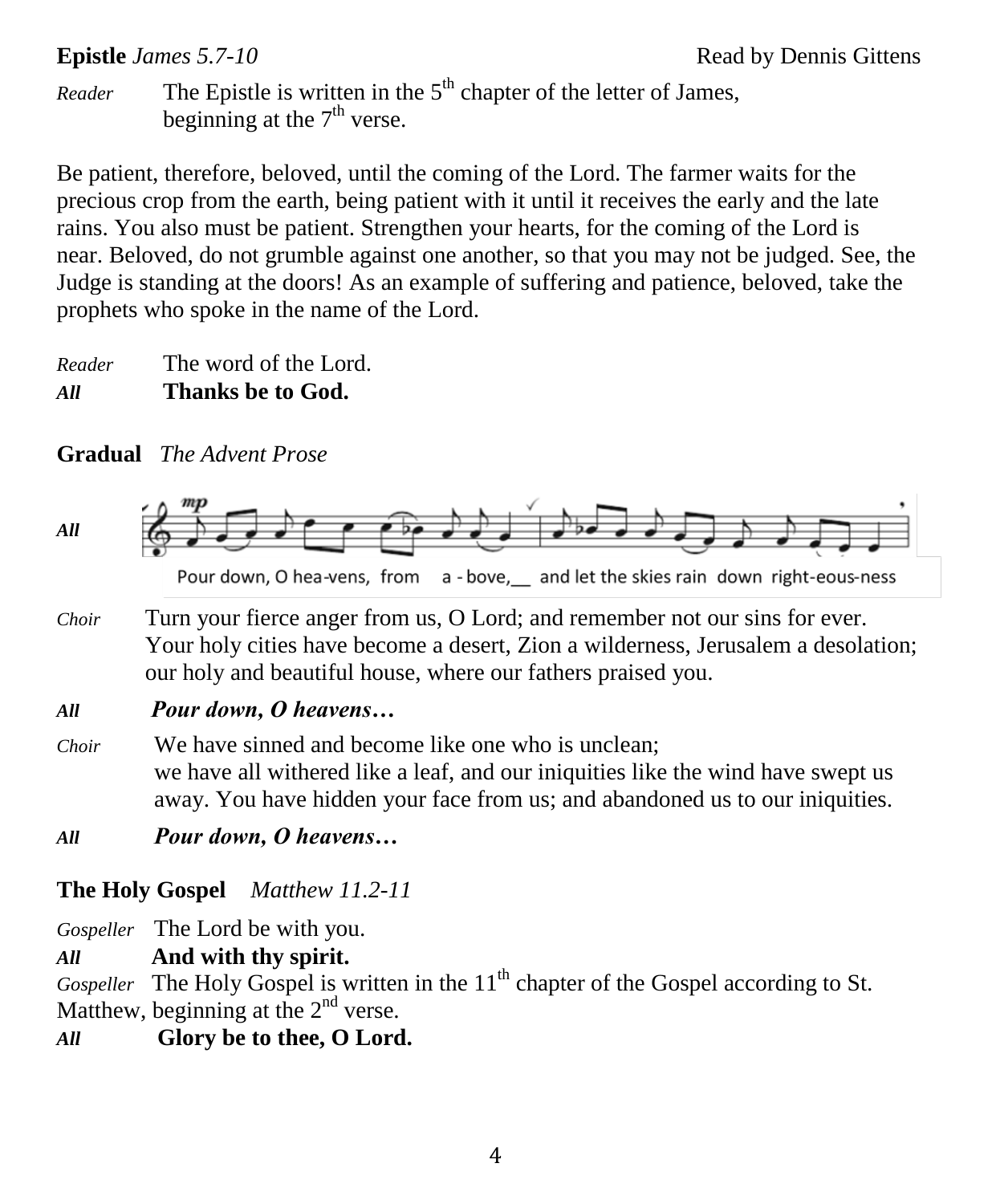When John heard in prison what the Messiah was doing, he sent word by his disciples and said to him, 'Are you the one who is to come, or are we to wait for another?' Jesus answered them, 'Go and tell John what you hear and see: the blind receive their sight, the lame walk, the lepers are cleansed, the deaf hear, the dead are raised, and the poor have good news brought to them. And blessed is anyone who takes no offence at me.' As they went away, Jesus began to speak to the crowds about John: 'What did you go out into the wilderness to look at? A reed shaken by the wind? What then did you go out to see? Someone dressed in soft robes? Look, those who wear soft robes are in royal palaces. What then did you go out to see? A prophet? Yes, I tell you, and more than a prophet. This is the one about whom it is written, "See, I am sending my messenger ahead of you, who will prepare your way before you." Truly I tell you, among those born of women no one has arisen greater than John the Baptist; yet the least in the kingdom of heaven is greater than he.

*Gospeller* The Gospel of Christ.

# *All* **Praise be to thee, O Christ.**



Pour down, O hea-vens, from a-bove, and let the skies rain down right-eous-ness

*Choir* You are my witnesses, says the Lord; and my servant whom I have chosen; that you may know me and believe me. I myself am the Lord, and none but I can deliver; what my hand holds, none can snatch away.

## *All Pour down, O heavens…*

- *Choir* Comfort my people, comfort them; my salvation shall not be delayed. I have swept your offences away like a cloud; fear not, for I will save you. I am the Lord your God, the Holy One of Israel, your Redeemer.
- *All Pour down, O heavens…*

# **Homily**

# **Nicene Creed**

*Celebrant* I believe in one God,

*All* **the Father almighty, maker of heaven and earth, and of all things visible and invisible; and in one Lord Jesus Christ, the only-begotten Son of God, begotten of the Father before all worlds, God, of God; Light, of Light; very God, of very God; begotten, not made; being of one substance with the Father; through whom all things were made: who for us and for our salvation came down from heaven, and was incarnate by the Holy Ghost of the Virgin Mary, and was made man, and was crucified also for us under Pontius Pilate. He suffered and was buried, and the third day he rose again,**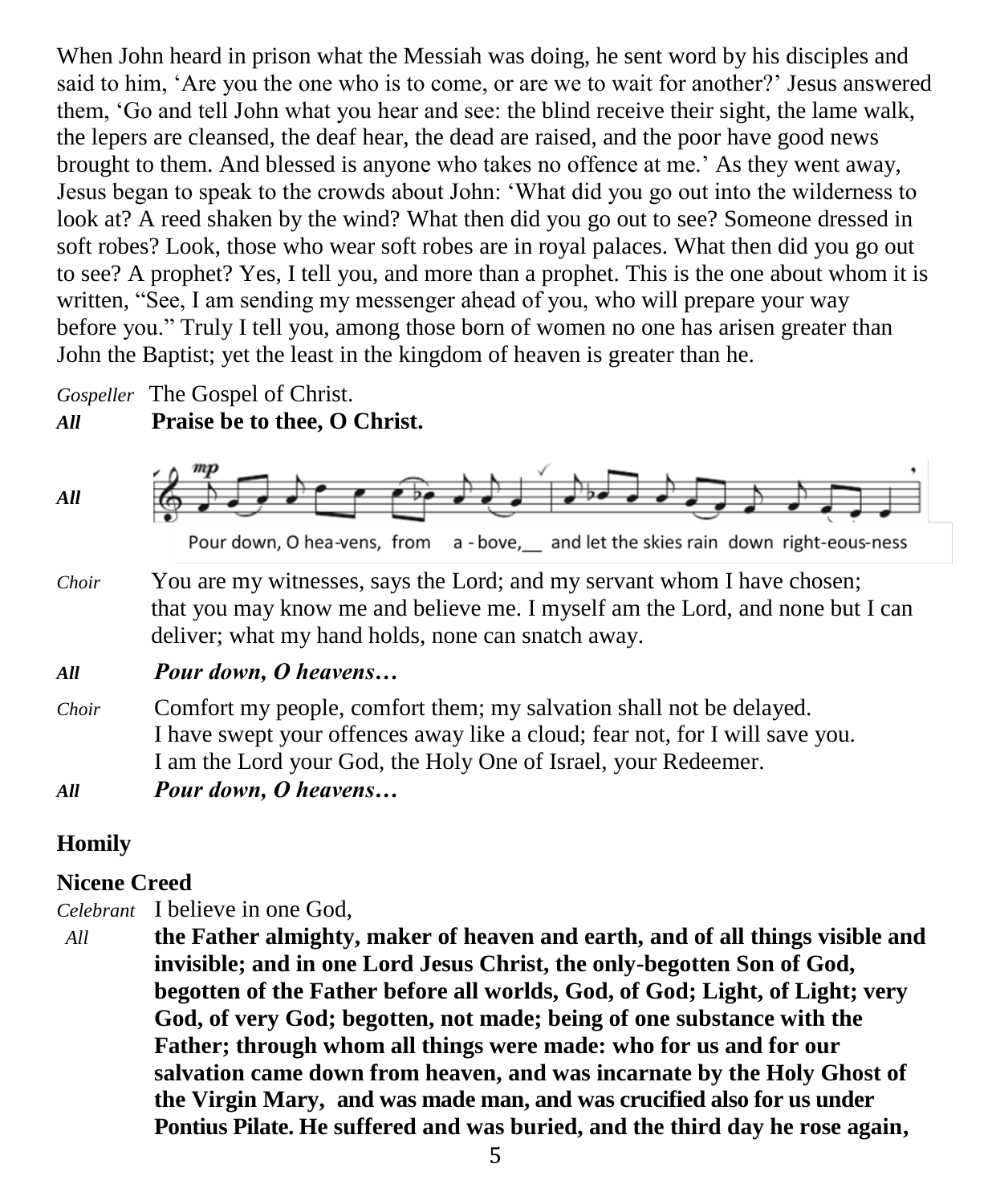**according to the scriptures, and ascended into heaven, and sitteth on the right hand of the Father. And he shall come again with glory to judge both the quick and the dead: whose kingdom shall have no end. And I believe in the Holy Ghost, the Lord, the giver of life, who proceedeth from the Father and the Son, who with the Father and the Son together is worshipped and glorified, who spake by the prophets. And I believe one, holy, catholic, and apostolic Church. I acknowledge one baptism for the remission of sins. And I look for the resurrection of the dead, and the life of the world to come. Amen.**

**Prayers of the People** *Please kneel or stand, as able.* Led by Glenna Simms-Bonk

*The Celebrant offers the intentions of the day. Then the Advent litany is prayed:*

- *Leader* In joyful expectation let us pray to our Saviour and Redeemer, saying, "Lord Jesus, come soon!"
- *Leader* O Wisdom, from the mouth of the Most High, you reign over all things to the ends of the earth: come and teach us how to live.
- *All* **Lord Jesus, come soon!**
- *Leader* O Lord, and head of the house of Israel, you appeared to Moses in the fire of the burning bush and you gave the law on Sinai: come with outstretched arm and ransom us.
- *All* **Lord Jesus, come soon!**
- *Leader* O Branch of Jesse, standing as a sign among the nations, all kings will keep silence before you and all peoples will summon you to their aid: come, set us free and delay no more.

*All* **Lord Jesus, come soon!**

- *Leader* O Key of David and sceptre of the house of Israel, you open and none can shut; you shut and none can open: come and free the captives from prison.
- *All* **Lord Jesus, come soon!**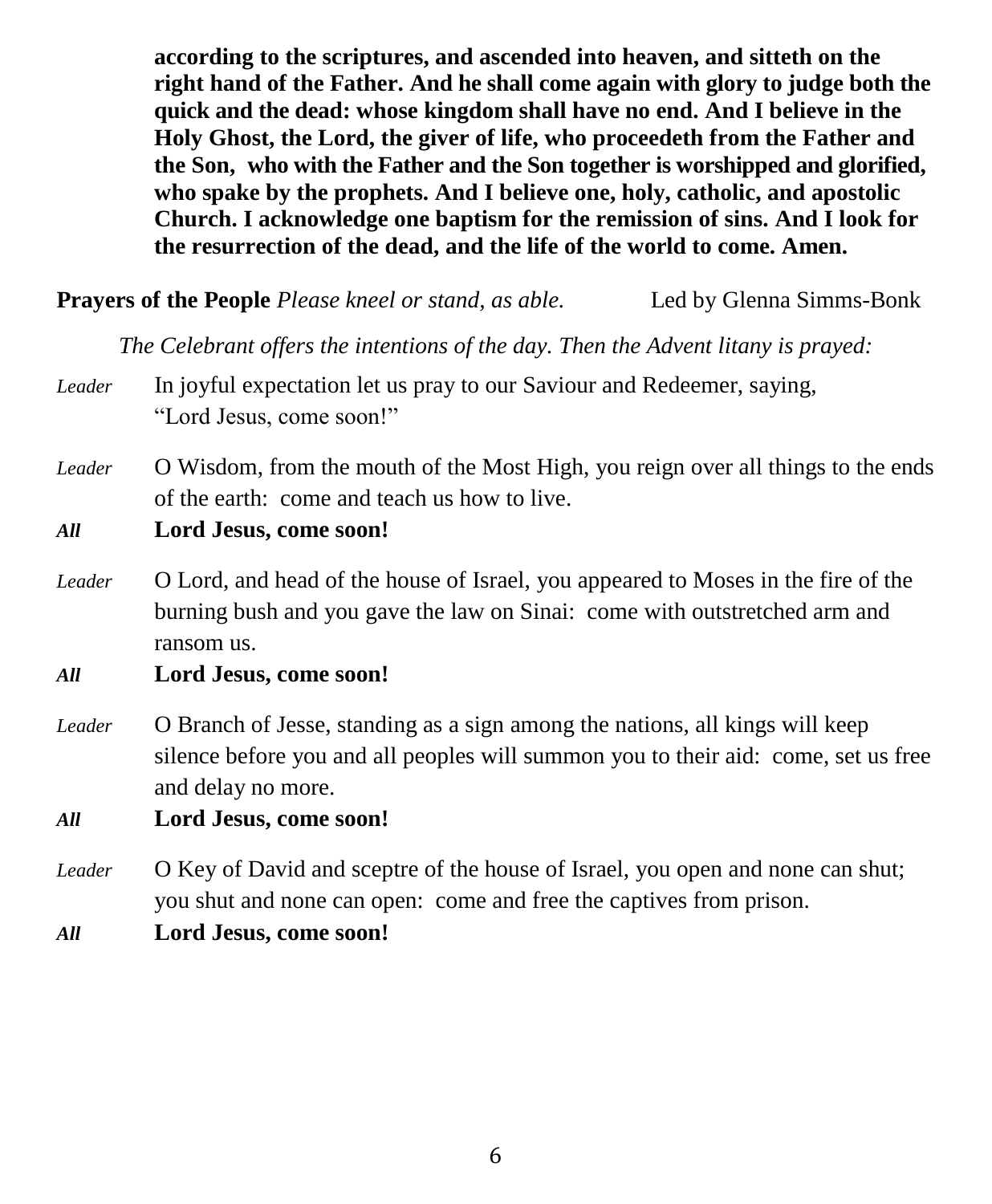*Leader* O Morning Star, splendour of the light eternal and bright Sun of righteousness: come and enlighten all who dwell in darkness and in the shadow of death.

- *All* **Lord Jesus, come soon!**
- *Leader* O King of the nations, you alone can fulfil their desires: Cornerstone, you make opposing nations one: come and save the creature you fashioned from clay.

*All* **Lord Jesus, come soon!**

*Leader* O Emmanuel, hope of the nations and their Saviour: come and save us, Lord our God.

*All* **Lord Jesus, come soon!**

#### **Confession and Absolution**

*The Celebrant invites the General Confession. Silence is kept. Please kneel, as able.*

*Celebrant* Almighty God,

*All* **Father of our Lord Jesus Christ, maker of all things and judge of all people: we acknowledge and confess our manifold sins and wickedness, which we from time to time most grievously have committed, by thought, word and deed, against thy divine majesty. We do earnestly repent, and are heartily sorry for these our misdoings. Have mercy upon us, most merciful Father; for thy Son our Lord Jesus Christ's sake, forgive us all that is past; and grant that we may ever hereafter serve and please thee in newness of life, to the honour and glory of thy name; through Jesus Christ our Lord. Amen.**

*The Absolution is pronounced.*

#### **The Peace**

*Celebrant* The peace of the Lord be always with you.

### *All* **And with thy spirit.**

*We invite you to share a sign of peace with those near you – a handshake, slight bow or other form of greeting. Please respect the wishes of those who prefer not to shake hands.*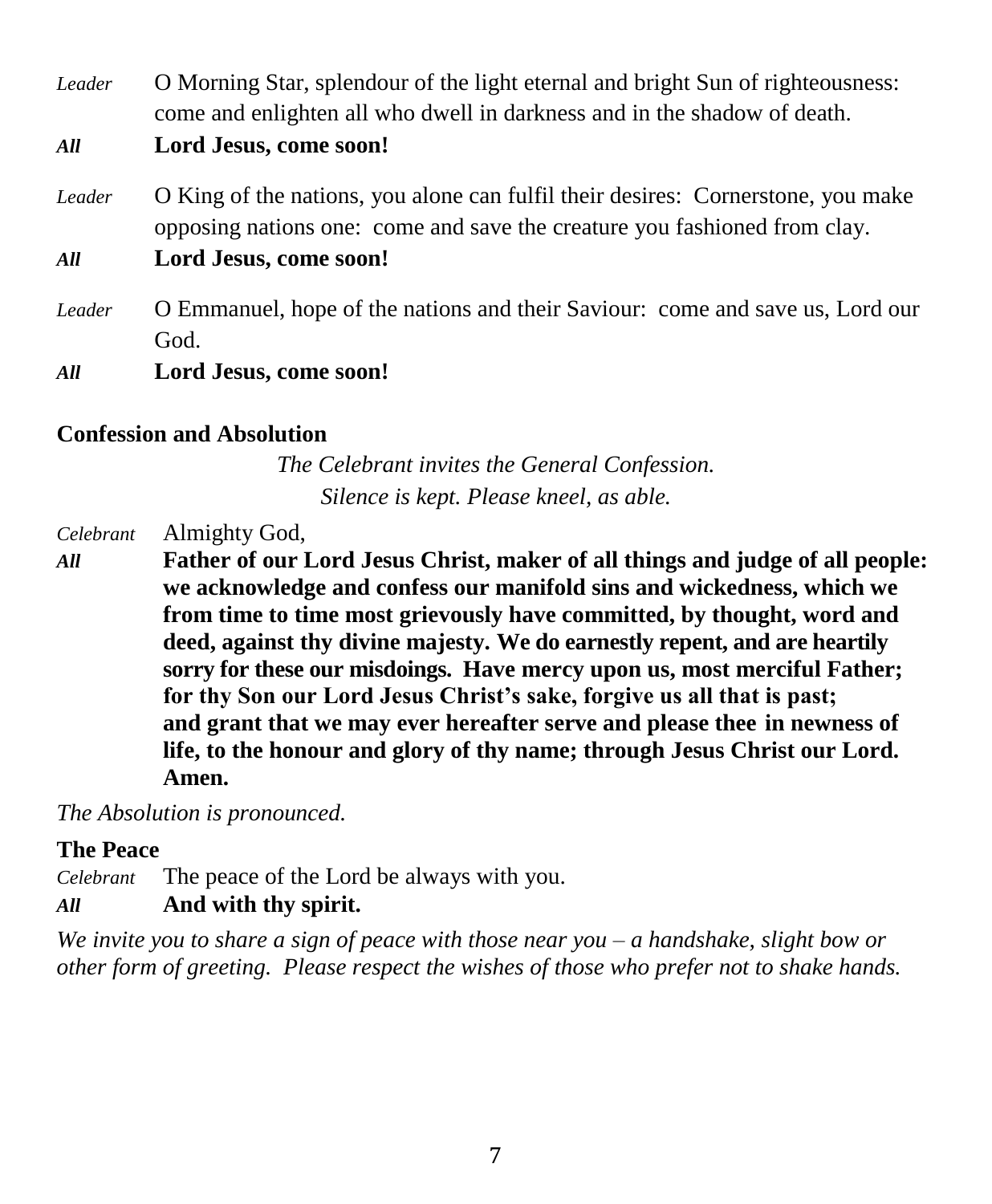# **Celebration of the Eucharist**

# **Offertory Hymn 101** *Hail to the Lord's Anointed* CRÜGER

*During the hymn collection will be taken.*

# **Prayer over the Gifts**

*Celebrant* God of hope, renew in us the joy of your salvation and make us a living sacrifice to you, for the sake of Jesus Christ our Lord. **Amen.**

# **Great Thanksgiving**

- *Celebrant* The Lord be with you.
- *All* **And with thy spirit.**
- *Celebrant* Lift up your hearts.
- *All* **We lift them up unto the Lord.**
- *Celebrant* Let us give thanks unto our Lord God.

# *All* **It is meet and right so to do.**

*Celebrant* It is very meet, right, and our bounden duty, that we should at all times, and in all places, give thanks unto thee, O Lord, holy Father, almighty, everlasting God, creator and preserver of all things. Through Jesus Christ our Lord, who in the fullness of time came among us in our flesh and opened to us the way of salvation. Now we watch for the day when he will come again in power and great triumph to judge this world; that we, without shame or fear, may rejoice to behold his appearing. Therefore with angels and archangels, and with all the company of heaven, we laud and magnify thy glorious name; evermore praising thee and saying:

# *All* **Holy, Holy Holy, Lord God of Hosts. Heaven and earth are full of thy glory. Glory be to thee O Lord most high. Blessed is he that cometh in the name of the Lord. Hosanna in the highest.**

*Celebrant* All glory be to thee, O Lord our God, who didst make us in thine own image; and, of thy tender mercy, didst give thine only Son Jesus Christ to take our nature upon him, and to suffer death upon the cross for our redemption. He made there a full and perfect sacrifice for the whole world; and did institute, and in his holy Gospel command us to continue, a perpetual memory of that his precious death and sacrifice, until his coming again; who, in the same night that he was betrayed, took bread; and when he had given thanks to thee, he broke it, and gave it to his disciples, saying, "Take, eat, this is my body, which is given for you. Do this in remembrance of me." Likewise, after supper, he took the cup; and when he had given thanks, he gave it to them, saying, "Drink this, all of you; for this is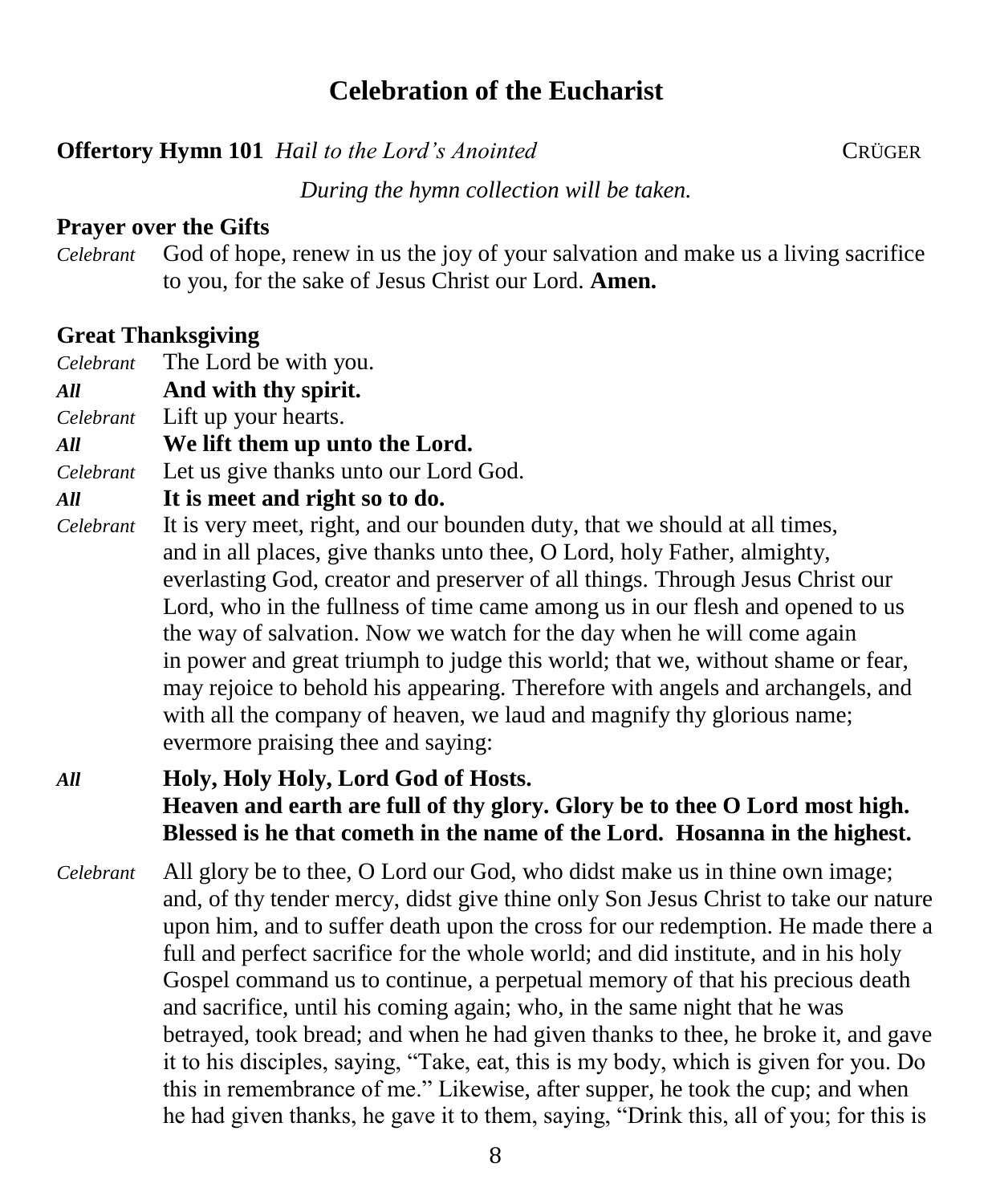my blood of the new covenant, which is shed for you, and for many, for the remission of sins. Do this, as oft as ye shall drink it, in remembrance of me." Wherefore, O Lord and heavenly Father, we thy people do celebrate and make, with these thy holy gifts which we now offer unto thee, the memorial thy Son hath commanded us to make; having in remembrance his blessed passion and precious death, his mighty resurrection and glorious ascension; and looking for his coming again with power and great glory. And we most humbly beseech thee, O merciful Father, to hear us, and, with thy Word and Holy Spirit, to bless and sanctify these gifts of bread and wine, that they may be unto us the body and blood of thy dearly-beloved Son Jesus Christ.

# *All* **We praise thee, we bless thee, we thank thee, and we pray to thee, Lord our God.**

*Celebrant* And we earnestly desire thy fatherly goodness to accept this our sacrifice of praise and thanksgiving, whereby we offer and present unto thee, O Lord, ourselves, our souls and bodies. Grant, we beseech thee, that all who partake of this holy communion may worthily receive the most precious body and blood of thy Son Jesus Christ, and be filled with thy grace and heavenly benediction; and also that we and all thy whole Church may be made one body with him, that he may dwell in us, and we in him; through the same Jesus Christ our Lord; By whom, and with whom, and in whom, in the unity of the Holy Spirit all honour and glory be unto thee, O Father Almighty, world without end. **Amen.**

# **Lord's Prayer**

# **Breaking of the Bread**

*Celebrant* We do not presume,

*All* **to come to this thy table, O merciful Lord, trusting in our own righteousness, but in thy manifold and great mercies. We are not worthy so much as to gather up the crumbs under thy table. But thou art the same Lord, whose property is always to have mercy: grant us therefore, gracious Lord, so to eat the flesh of thy dear Son Jesus Christ, and to drink his blood, that our sinful bodies may be made clean by his body, and our souls washed through his most precious blood, and that we may evermore dwell in him, and he in us. Amen.**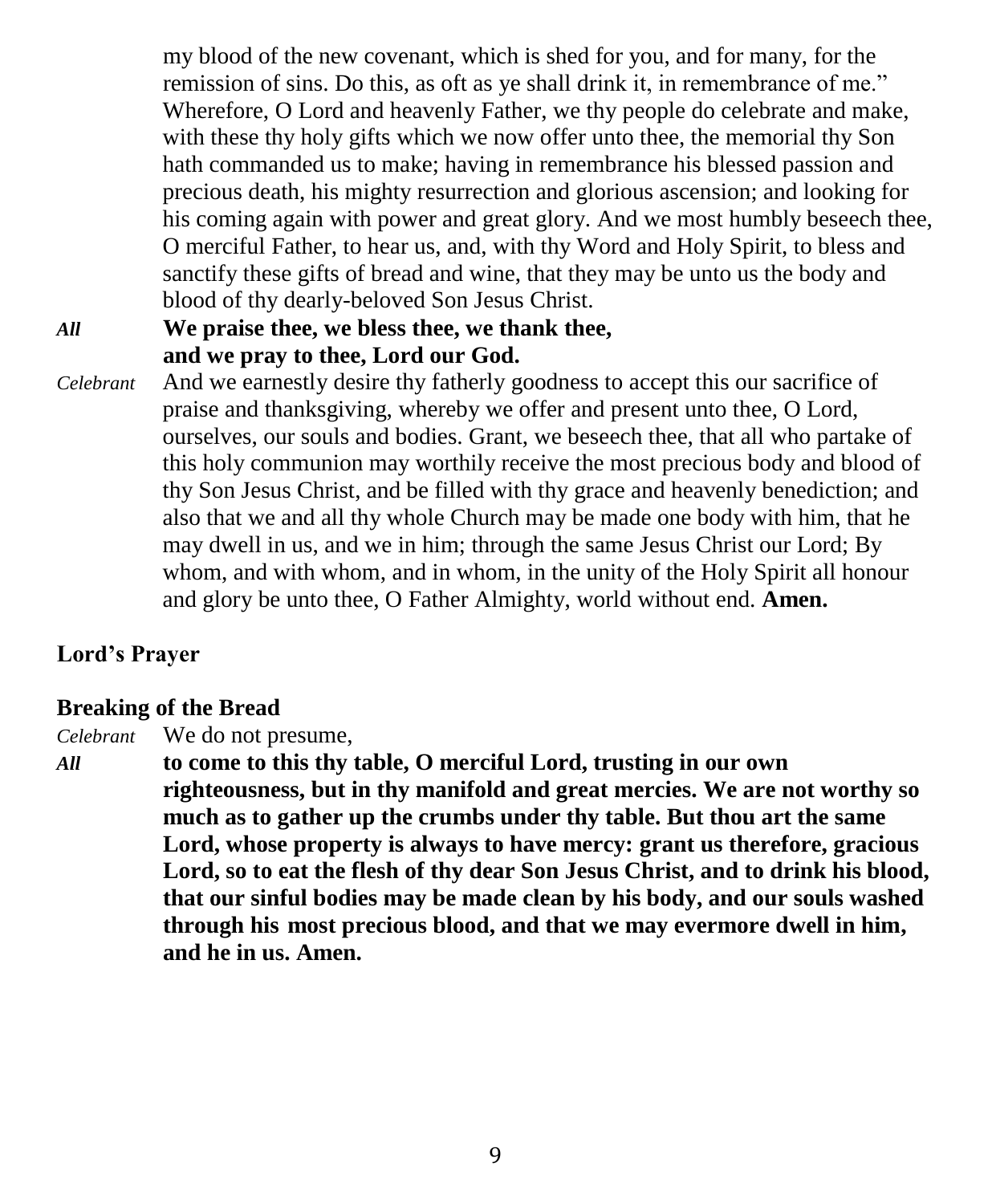*Choir O Lamb of God, that takest away the sin of the world, have mercy upon us. O Lamb of God, that takest away the sin of the world, have mercy upon us. O Lamb of God, that takest away the sin of the world, grant us thy peace.*

# **Holy Communion**

*All baptized Christians are welcome to receive Communion. Please do not dip the consecrated bread into the wine - Drinking from the chalice is considered safe from the point of view of public health. You are also welcome to receive only the bread, if you prefer. Indicate this by holding your arms crossed over your chest as the chalice passes; this is also a way to receive a blessing rather than communion. Gluten-free communion wafers are available – please let the administering priest know.*

**Hymn 116** *"Your Kingdom Come" – On Bended Knee* IRISH

**Motet** *We Wait for thy Loving Kindness O God* WILLIAM MCKIE

We wait for thy loving kindness, O God In the midst of thy temple, Alleluia O God, according to Thy name So is Thy praise unto the world's end. Thy right hand is full of righteousness, Alleluia We wait for thy loving kindness, O God In the midst of thy temple O Lord, send us now prosperity, Amen.

## **Prayer after Communion** *Please stand.*

*Celebrant* Merciful God, may this Eucharist free us from our sins, fill us with unending joy, and prepare us for the birthday of our Saviour. We ask this in the name of Jesus Christ, who is Lord now and for ever. **Amen.**

# **Blessing**

**Announcements** *Please be seated.*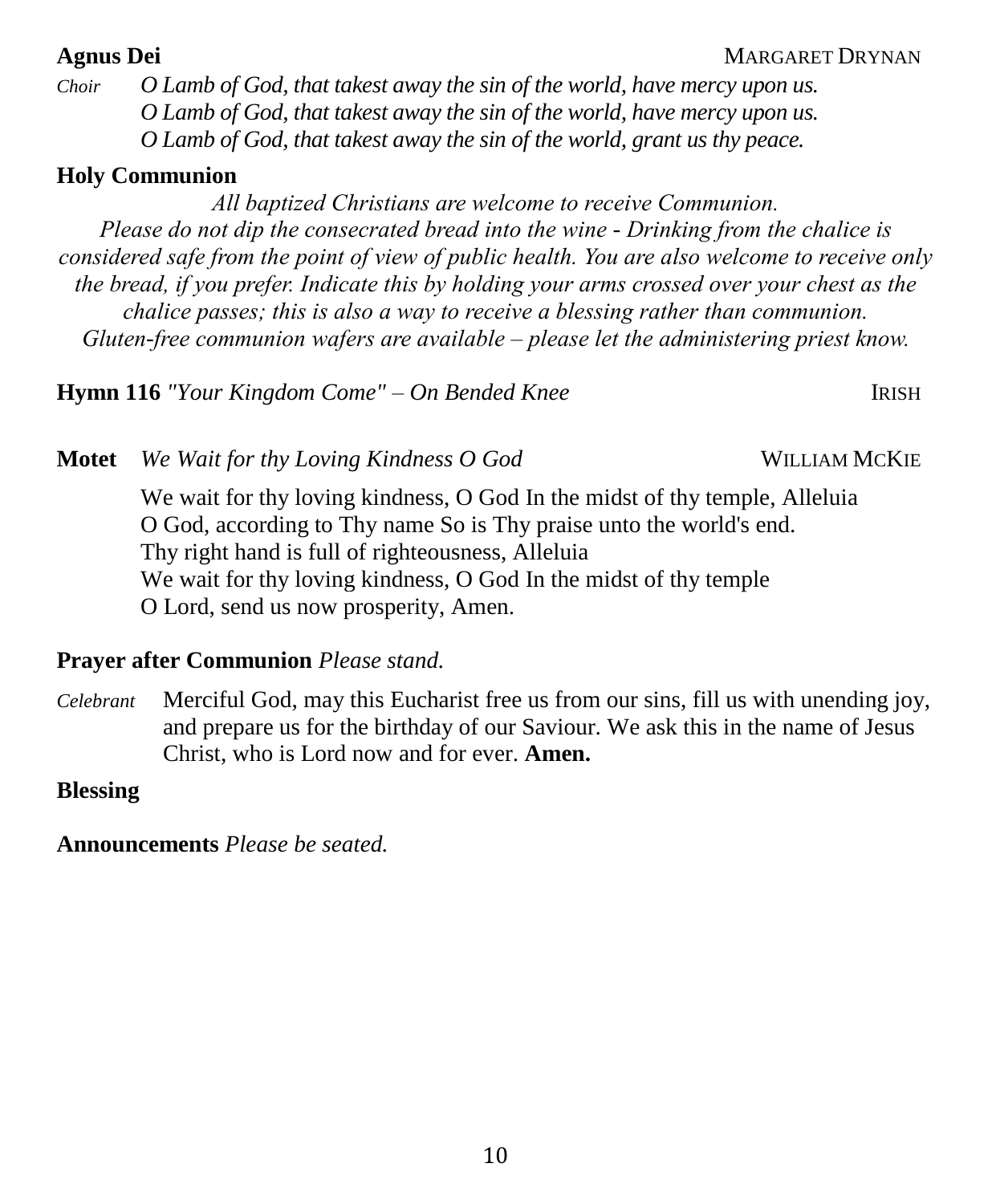The mighty God, the Lord hath spoken, and bid the trembling earth draw nigh: the silence of long ages broken, he speaks in thunder from the sky.

Forth from the heavenly Zion shining, in perfect beauty he appears: love, wisdom, majesty combining, bright are the diadems he wears.

He speaks and all the nations tremble; heaven, earth and hell his voice obey: in solemn awe his saints assemble, the world's dim shadows flee away.

O who can stand when thou appearest in robes of majesty divine? Though now each contrite sigh thou hearest, what terrors then will round thee shine!

O mighty God, O Lord most holy, prepare us for that solemn day: O shield and guard us, save us wholly, thy pardoning grace to us display.

Text: Canon Thomas R. Birks, 1874. Paraphrase Psalm 50

#### **Dismissal**

*Celebrant* Go in peace to love and serve the Lord. *All* **Thanks be to God.** 

**Postlude** *March in D* **C.F. HANDEL**